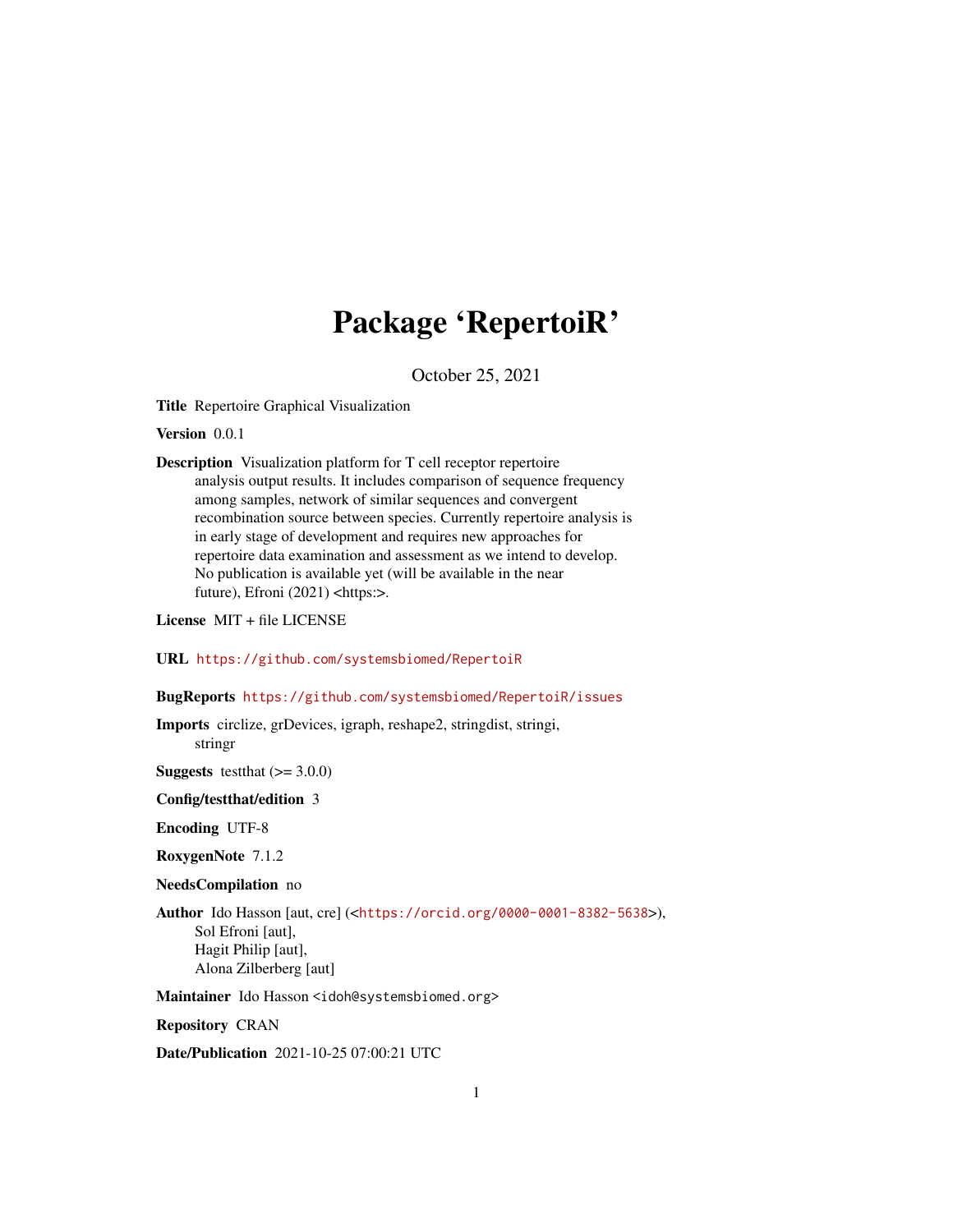### <span id="page-1-0"></span>R topics documented:

cr\_source *Visualized for CR Sources*

#### Description

Visualization of Two clones for their convergent recombination (CR) sources. Each sequence (NT) is represented as a colored bar (red for A, yellow for G, blue for T and green for C) linked to its translated amino acid sequence by a colored line, red for the first clone and blue for the second.

#### Usage

cr\_source(clone1, clone2, ...)

#### Arguments

| clone1                  | First vector of sequences, string-length is the same for each nucleotide sequence<br>(A', 'G', 'T', 'C'). |
|-------------------------|-----------------------------------------------------------------------------------------------------------|
| clone2                  | Second vector of sequences, same string-length as for the first vector.                                   |
| $\cdot$ $\cdot$ $\cdot$ | Any other arguments.                                                                                      |
|                         |                                                                                                           |

#### Value

No return value.

```
nt <- c("A", "G", "C", "T")
seq_len <- 15
seq_n \leftarrow c(12, 7)# Create data
c1 <- replicate(seq_n[1],
                paste(sample(nt, seq_len, replace = TRUE), collapse = ''))
c2 <- replicate(seq_n[2],
                paste(sample(nt, seq_len, replace = TRUE), collapse = ''))
cr_source(c1, c2)
```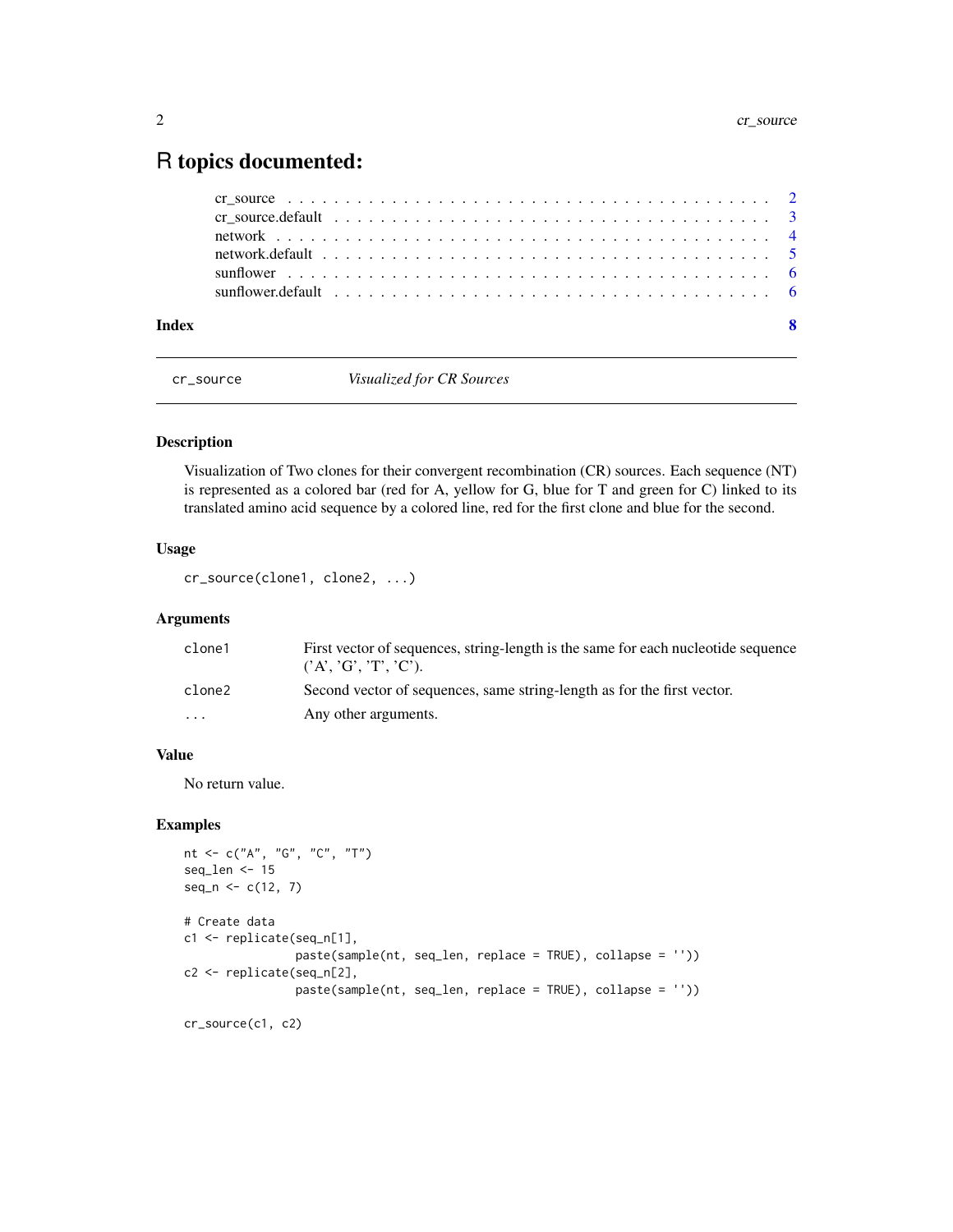#### <span id="page-2-0"></span>cr\_source.default *Visualized for CR Sources*

#### Description

Visualization of Two clones for their convergent recombination (CR) sources. Each sequence (NT) is represented as a colored bar (red for A, yellow for G, blue for T and green for C) linked to its translated amino acid sequence by a colored line, red for the first clone and blue for the second.

#### Usage

```
## Default S3 method:
cr_source(clone1, clone2, ...)
```
#### Arguments

| clone1  | First vector of sequences, string-length is the same for each nucleotide sequence<br>$(^{\circ}A', \ ^{\circ}G', \ ^{\circ}T', \ ^{\circ}C')$ . |
|---------|-------------------------------------------------------------------------------------------------------------------------------------------------|
| clone2  | Second vector of sequences, same string-length as for the first vector.                                                                         |
| $\cdot$ | Any other arguments.                                                                                                                            |

#### Value

No return value.

```
nt <- c("A", "G", "C", "T")
seq_len <- 15
seq_n \leftarrow c(12, 7)# Create data
c1 <- replicate(seq_n[1],
                paste(sample(nt, seq_len, replace = TRUE), collapse = ''))
c2 <- replicate(seq_n[2],
                paste(sample(nt, seq_len, replace = TRUE), collapse = ''))
```

```
cr_source(c1, c2)
```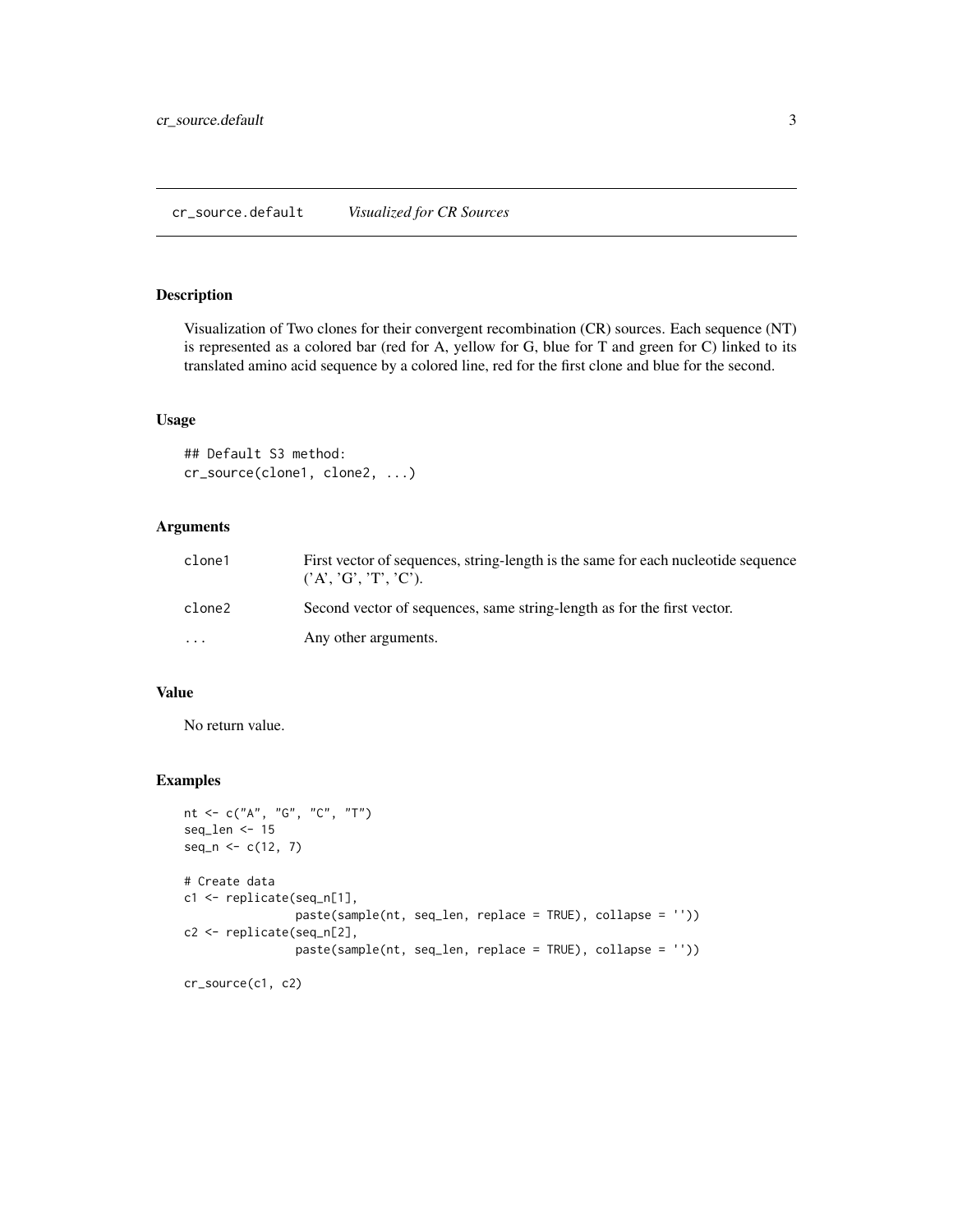<span id="page-3-0"></span>

#### Description

Computes pairwise string distances among repertoire's sequences and visualize similar pairs as connected nodes, each sized by its frequency.

#### Usage

network(dataset, by, nrow, method, ...)

#### Arguments

| dataset   | A matrix or a data frame includes row names which are used as the compared<br>sequences. Data set's numeric values determine node-size.                                                                 |
|-----------|---------------------------------------------------------------------------------------------------------------------------------------------------------------------------------------------------------|
| by        | Index of column to set its values as node-size. first column is default $(1)$ .                                                                                                                         |
| nrow      | Number of nodes to display. Default is 1000 nodes.                                                                                                                                                      |
| method    | string dist method to perform for distance dissimilarity calculation: "osa", "lv",<br>"dl", "hamming", "lcs", "qgram", "cosine", "jaccard", "jw", "soundex". Default<br>is Levenshtein distance ("lv"). |
| $\ddotsc$ | Any additional arguments needed by the specialized methods.                                                                                                                                             |

#### Value

No return value.

```
aa <- c(
  "G", "A", "V", "L", "I", "P", "F", "Y", "W", "S",
  "T", "N", "Q", "C", "M", "D", "E", "H", "K", "R"
)
data <- matrix(rexp(1 / 2, n = 1000), ncol = 4)
cons <- sample(aa, 10)
aavec \leq c()
while (length(aavec) < nrow(data)) {
  aaseq <- cons
  index <- sample(length(aaseq), sample(length(aaseq) / 3, 1))
  aaseq[index] <- sample(aa, length(index), replace = TRUE)
  aaseq <- paste0(aaseq, collapse = "")
  aavec <- unique(append(aavec, aaseq))
}
rownames(data) <- aavec
colnames(data) <- LETTERS[1:ncol(data)]
```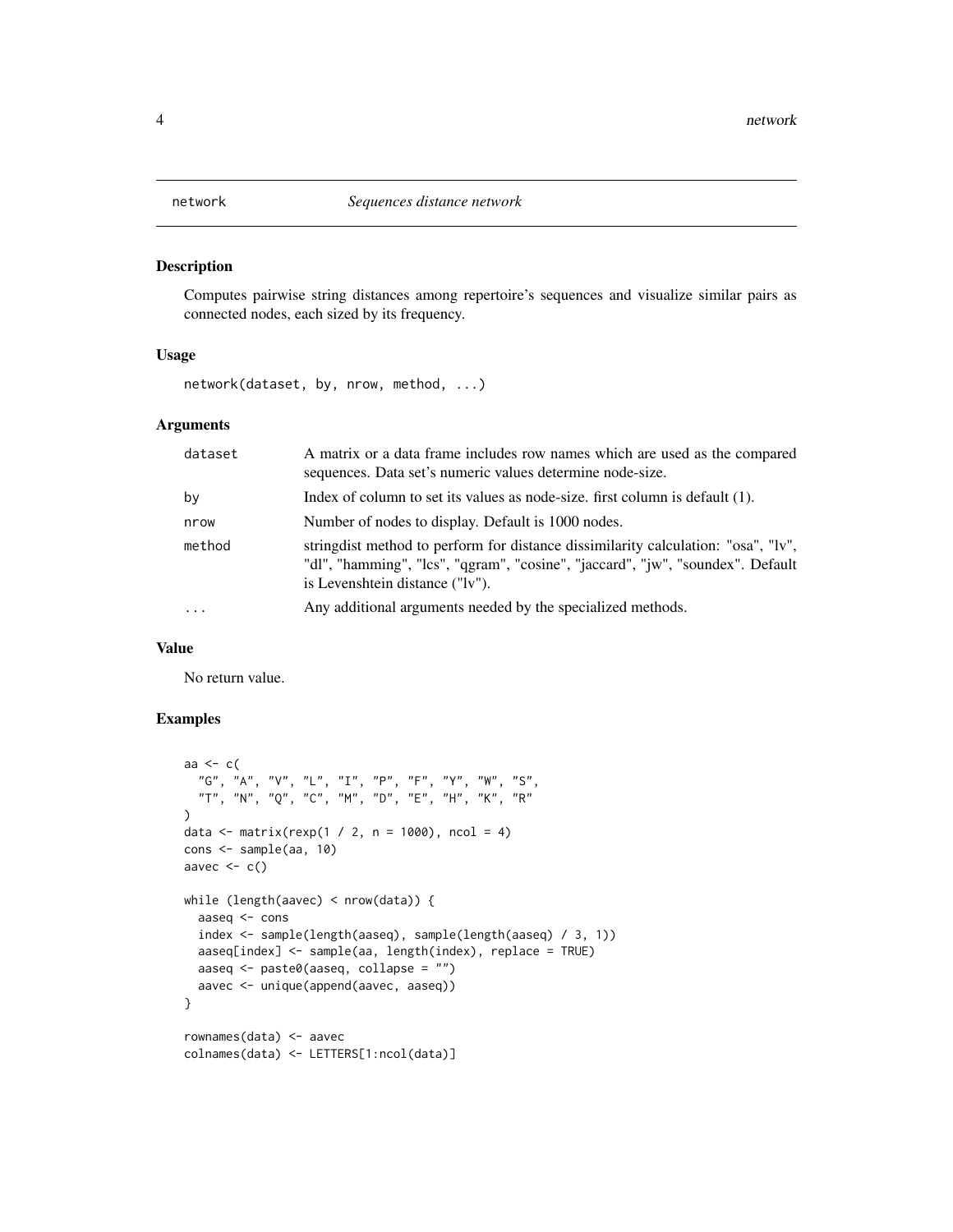#### <span id="page-4-0"></span>network.default 5

 $network(data, by = 3, nrow = 100)$ 

network.default *Sequences distance network*

#### Description

Computes pairwise string distances among repertoire's sequences and visualize similar pairs as connected nodes, each sized by its frequency.

#### Usage

## Default S3 method: network(dataset, by = 1, nrow = 1000, method =  $"lv", ...$ )

#### Arguments

| dataset  | A matrix or a data frame includes row names which are used as the compared<br>sequences. Data set's numeric values determine node-size.                                                                 |
|----------|---------------------------------------------------------------------------------------------------------------------------------------------------------------------------------------------------------|
| by       | Index of column to set its values as node-size. first column is default (1).                                                                                                                            |
| nrow     | Number of nodes to display. Default is 1000 nodes.                                                                                                                                                      |
| method   | string dist method to perform for distance dissimilarity calculation: "osa", "lv",<br>"dl", "hamming", "lcs", "qgram", "cosine", "jaccard", "jw", "soundex". Default<br>is Levenshtein distance ("lv"). |
| $\cdots$ | Any additional arguments needed by the specialized methods.                                                                                                                                             |

#### Value

No return value.

```
aa <- c(
  "G", "A", "V", "L", "I", "P", "F", "Y", "W", "S",
  "T", "N", "Q", "C", "M", "D", "E", "H", "K", "R"
)
data <- matrix(rexp(1 / 2, n = 1000), ncol = 4)
cons <- sample(aa, 10)
aavec <-c()while (length(aavec) < nrow(data)) {
  aaseq <- cons
  index <- sample(length(aaseq), sample(length(aaseq) / 3, 1))
 aaseq[index] <- sample(aa, length(index), replace = TRUE)
 aaseq <- paste0(aaseq, collapse = "")
  aavec <- unique(append(aavec, aaseq))
}
```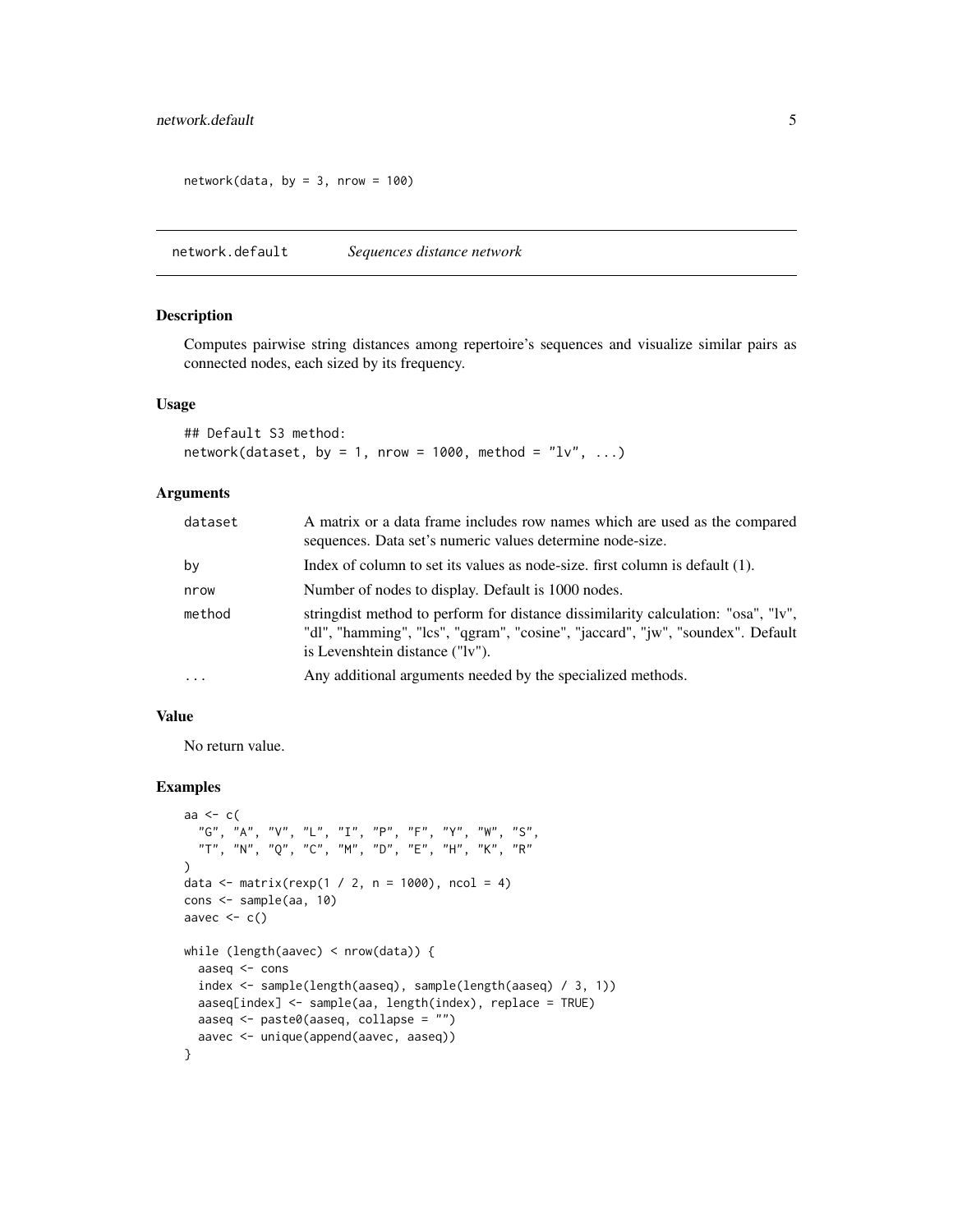```
rownames(data) <- aavec
colnames(data) <- LETTERS[1:ncol(data)]
network(data)
```
sunflower *Sunflower repertoire graph*

#### Description

Sequence frequency visualization among samples, displayed as rings of nodes inside each other.

#### Usage

```
sunflower(dataset, ...)
```
#### Arguments

| dataset                 | Input object: a matrix or a data frame.                                                                                                                             |
|-------------------------|---------------------------------------------------------------------------------------------------------------------------------------------------------------------|
|                         | First column is located as the outer ring, the second is right after and so on to<br>the last column as the inmost ring. Cell's numeric value determines node size. |
| $\cdot$ $\cdot$ $\cdot$ | Any other arguments.                                                                                                                                                |

#### Value

No return value.

#### Examples

```
data \leq matrix(rexp(400,1/4), ncol = 4)
sunflower(data)
```
sunflower.default *Default graph*

#### Description

Default visualization of sequence frequencies among samples as rings inside each other.

#### Usage

```
## Default S3 method:
sunflower(dataset, ...)
```
<span id="page-5-0"></span>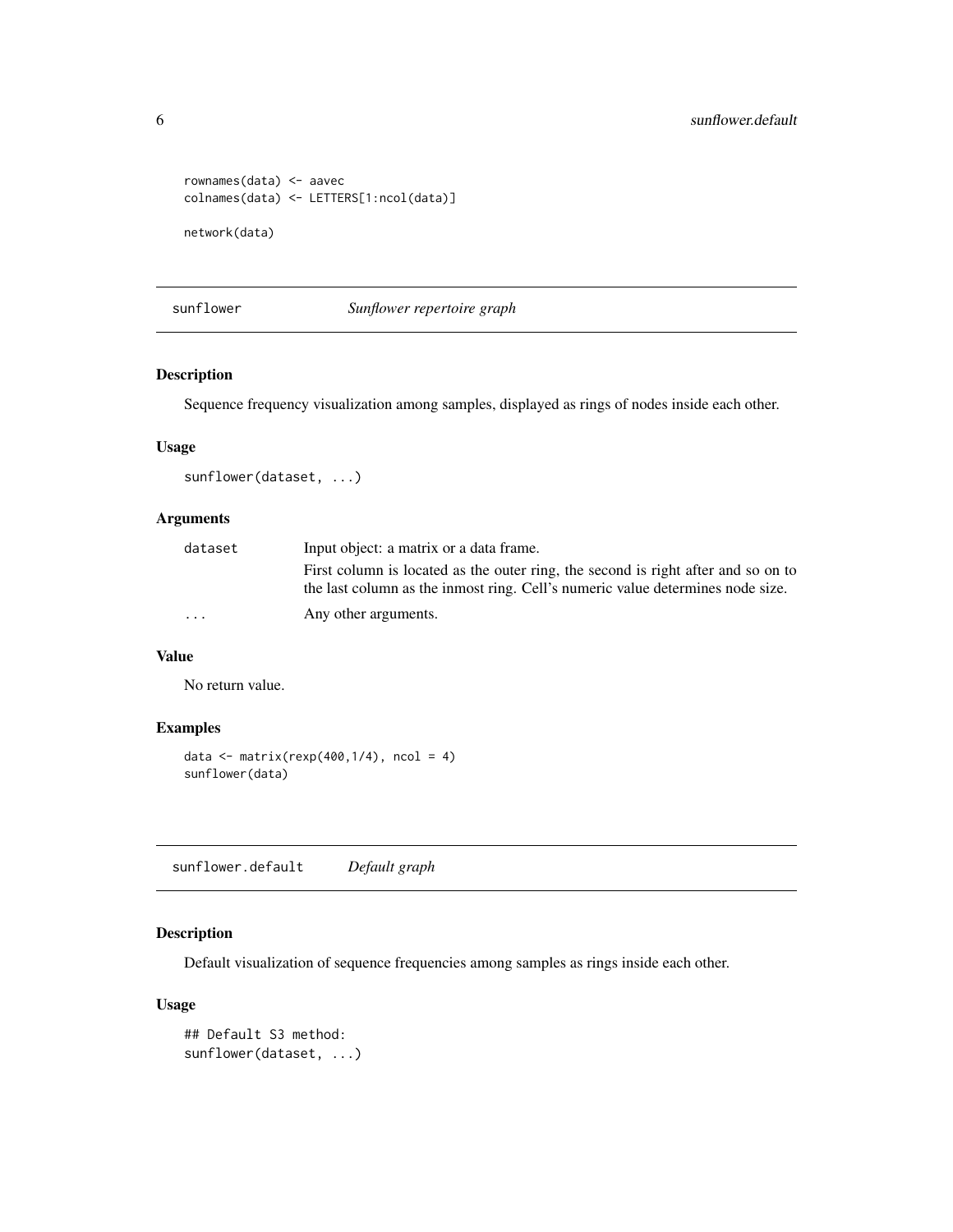#### sunflower.default 7

#### Arguments

| dataset | Input object: a matrix or a data frame.                                           |
|---------|-----------------------------------------------------------------------------------|
|         | First column is located as the outer ring, the second is right after and so on to |
|         | the last column as the inmost ring. Cell's numeric value determines node size.    |
| .       | Any other arguments.                                                              |

#### Value

No return value.

```
data \leq matrix(rexp(400,1/4), ncol = 4)
sunflower(data)
```